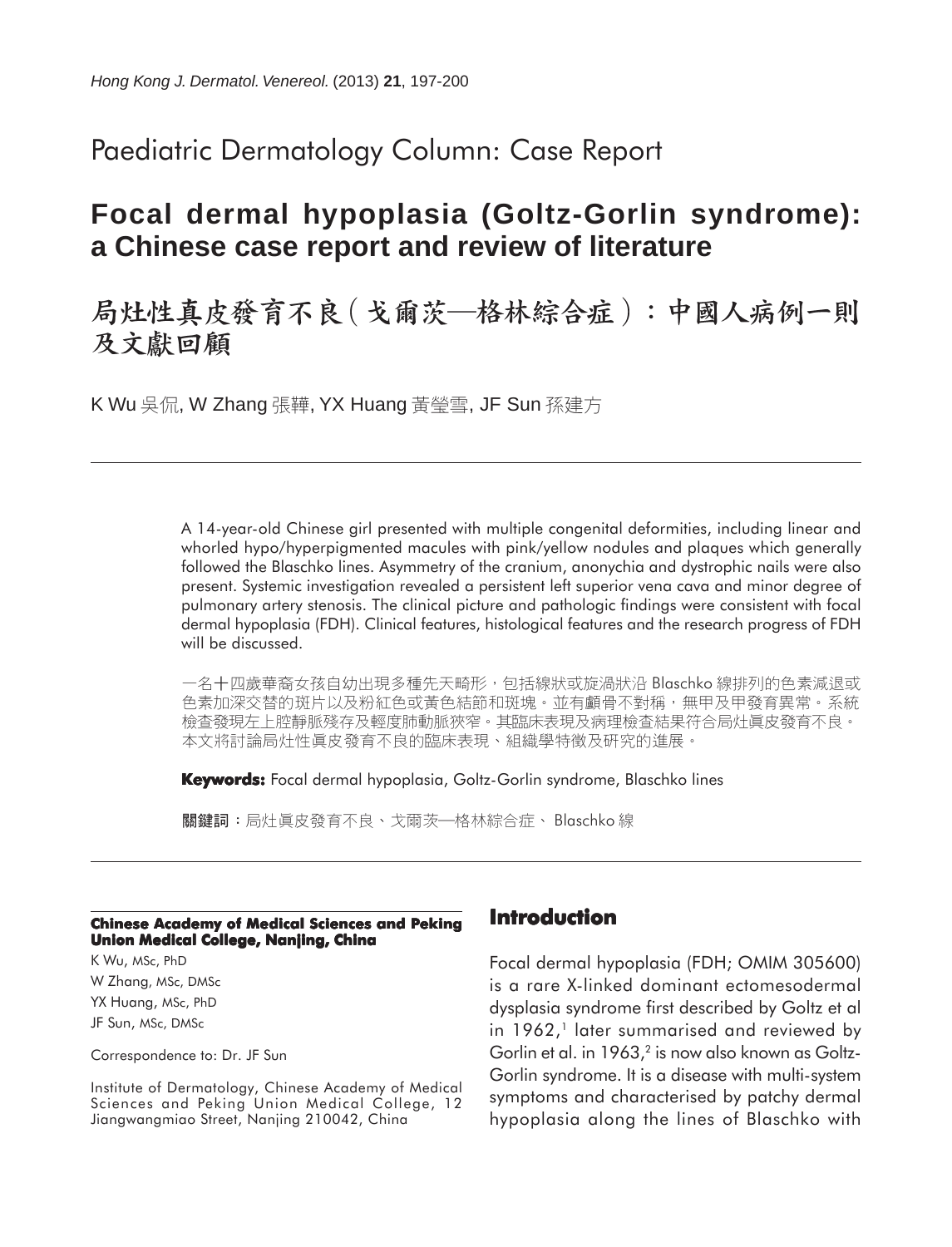deposition or even herniation of subcutaneous fat into the dermis. Other abnormalities include papillomas around the mucocutaneous junction, dystrophic nails, sparse brittle hair and various developmental anomalies of bones, teeth, eyes and head. Management is therefore multidisciplinary. However, patients are frequently undiagnosed or misdiagnosed for a long period resulting in avoidable life-long defects. Two hundred to 300 cases have been previously reported in the literatures with no ethnic or racial predilection.3 Few Chinese cases in the Chinese or English literature have been reported. We hereby report a case of FDH in a Chinese patient with typical clinical and pathological findings.

### **Case history**

A 14-year-old Chinese girl was born full-term after a normal pregnancy with a birth weight of 2.25 kg. The mother was a dye factory worker who reported no medications taken during pregnancy and there was no history of previous miscarriages. Her parents were nonconsanguineous and she had a healthy younger brother. Erythematous, atrophic patches were present at birth with a tendency to break down with weeping. Asymmetry of the cranium, anonychia and dystrophy of the toe nails were also present. Systemic investigations revealed a persistent left superior vena cava and minor degree of pulmonary artery stenosis. The infant was otherwise normal and intellectual development progressed normally with the child's age. With time, some of the easily eroded weeping lesions healed with atrophic scars with new papules erupting in the perioral skin, vestibulum oris and tongue at five years of age. These were confirmed by biopsy to be papillomas. Repeated laser ablations and electric coagulations were performed but the lesions continued to appear.

On examination, there were linear and whorled hypo/hyperpigmented macules with pink/yellow nodules and plaques which generally followed the Blaschko line (Figure 1). Teeth were maloccluded, malformed and there were linear enamel hypoplasia (Figure 2a). Multiple papillomas were seen on the tongue surface becoming confluent to give a "geographic tongue" appearance (Figure 2b). The skin adnexa, especially nails, were dystrophic or missing (Figure 2c). Biopsy of the pink/yellow nodules revealed decreased thickness of the dermis and extensive replacement by fat tissue (Figure 2d).

## **Discussion**

Focal dermal hypoplasia is a rare syndrome with distinct clinical and pathological features. Similar histopathological changes can only be found in naevus lipomatosus cutaneous superficialis. Diagnosis is made by clinicopathological correlation. For mild cases, aplasia cutis congenita should be considered in the differential diagnosis because scraping or biopsy may be contraindicated. In contrast to the diversity of FDH, aplasia cutis congenita is often an isolated finding in which the lesions are usually found in the head and are monomorphous. The epidermis, dermis, and fat may all be missing; a single absence of the dermis theoretically exists but is different from "hypoplasia". Linear and whorled nevoid hypermelanosis is another monomorphous disease, although some patients may present with systemic involvement. Denuded hypopigmented lesions, fat herniation and papillomas are absent. In comparison to the evolving lesions of incontinentia pigmenti, the linear and whorled macules of FDH are relatively static. For severe cases with prominent limb deformity, a series of syndromes should be considered in the differential diagnosis. The lobster-claw deformity is present in several autosomal dominant syndromes, but fat herniation is never a feature.<sup>4</sup>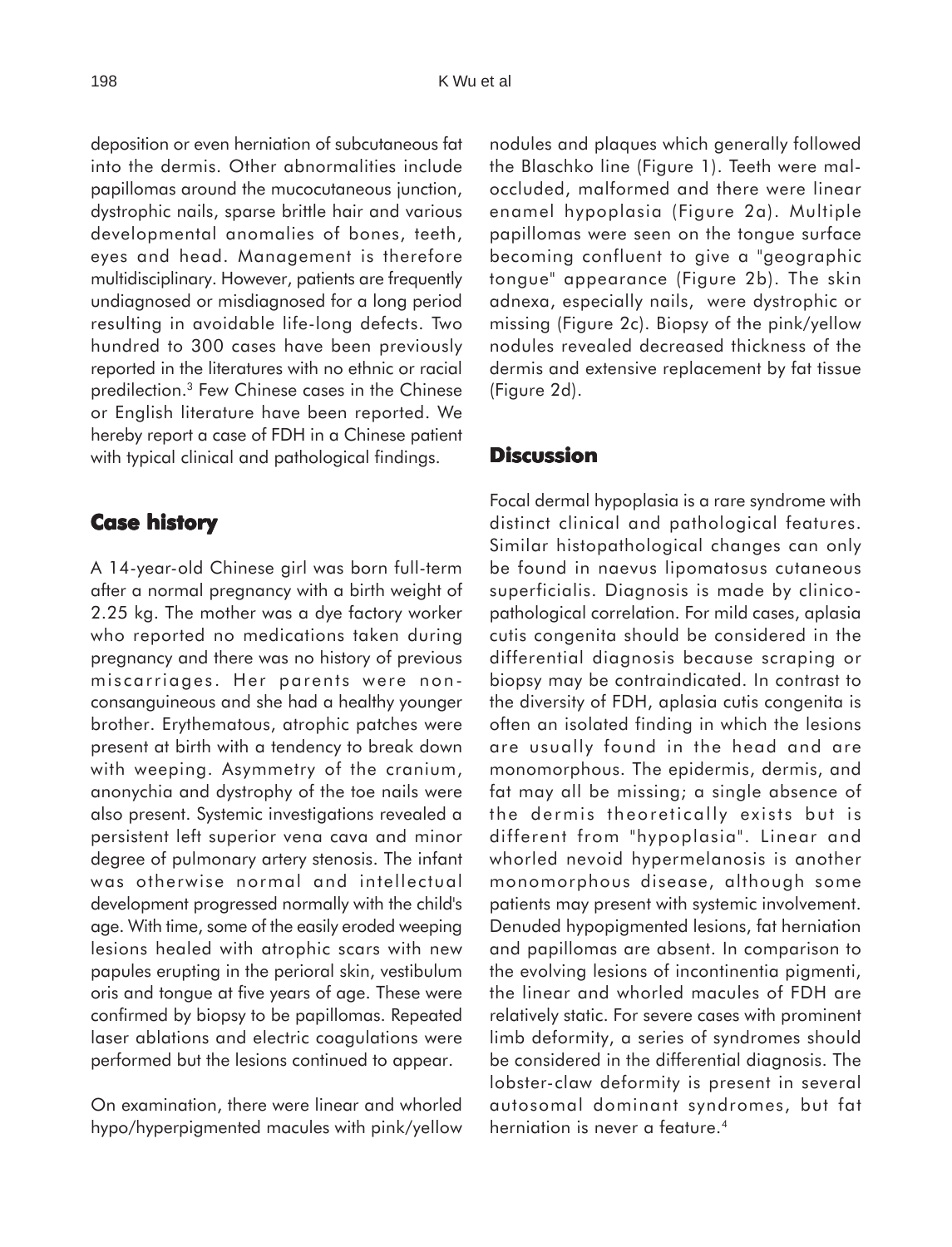The only gene recognised to cause FDH is *PORCN*, located at Xp11.23 and the inheritance is thought to be X-linked dominant with early intrauterine mortality in males as supported by reports of affected families, in which female-to-female transmission, an increased rate of pregnancy wastage and a decreased male-female ratio have been observed.<sup>5,6</sup> However, the fertility of female patients is markedly reduced.7 It was estimated that more than 95% of all cases and 100% of all male patients appear de novo as evidenced by the fact that reported male cases have always been the first affected members of their families.<sup>6,8</sup> Father-daughter transmission has occasionally been reported.<sup>7</sup> The affected females are either heterozygous or have somatic mosaicism for a *PORCN* mutation, whereas all affected males have somatic mosaicism for PORCN mutations.<sup>6,9</sup>

According to the Lyon hypothesis, one of the two X chromosomes in each embryonic cell is randomly and permanently inactivated (lyonisation) and gives rise to two functionally different cell populations. Rarely there are examples of varying expressions of FDH in as many as four sisters and in at least three generations of female subjects. This is because lyonisation may give rise to three patterns of



Figure 1. (a) Linear and whorled hypo- or hyperpigmented macules on the back; (b) pink/yellow nodules and plaques on the right side of the chest; (c) similar lesions on the lower limbs, it is more severe on the right side; (d) a close-up view of the lesions on the right calf.



**Figure 2.** (a) Multiple papillomas in the perioral skin and vestibulum oris; (b) confluence of papillomas on the tongue surface resulting in a 'geographic tongue' appearance; (c) anonychia and toenail dystrophy; (d) diminished thickness of the dermis resulting in fat tissue replacement (haematoxylin and eosin, original magnification x 40).